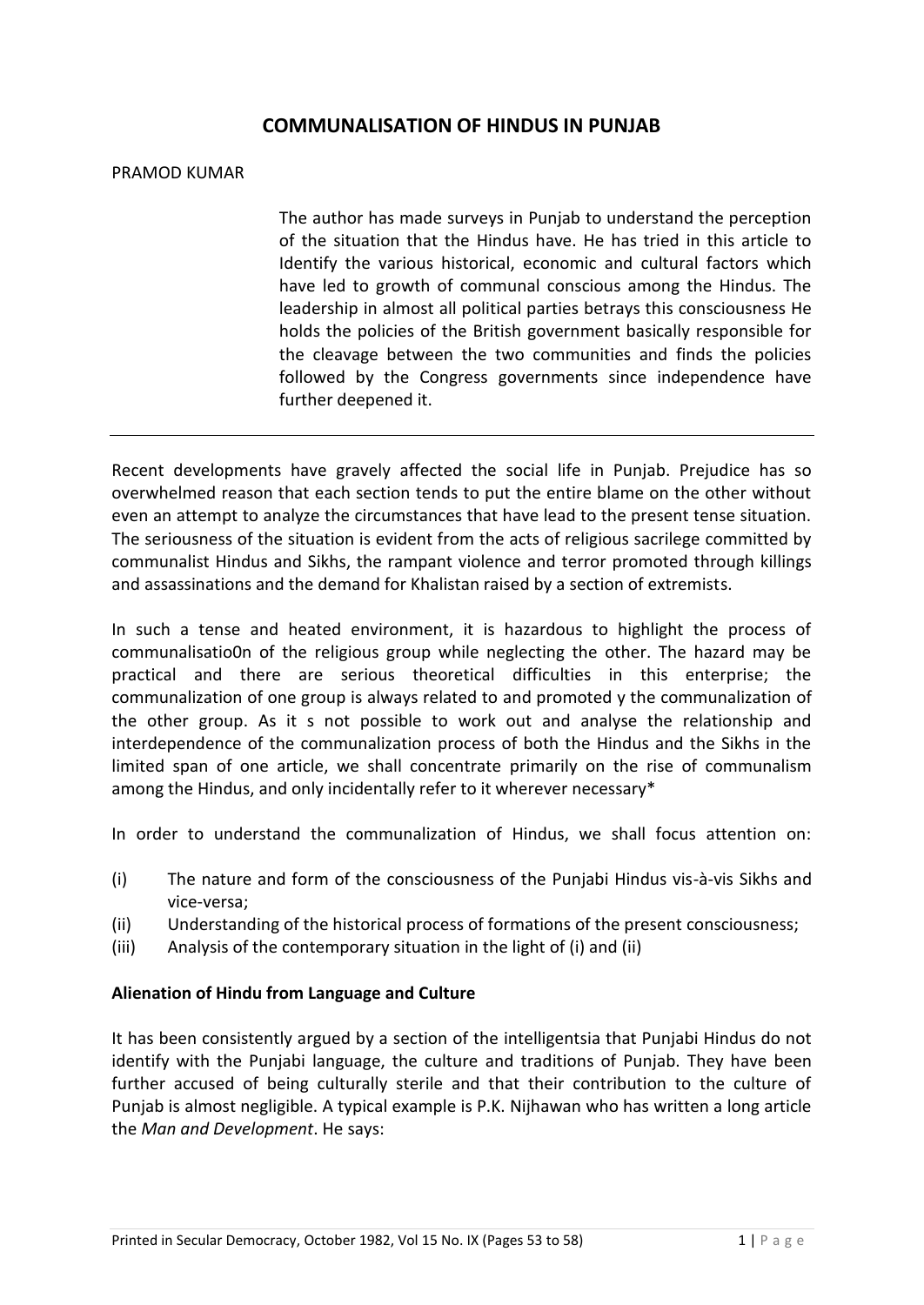"Among the totality of Hindudom, the Punjabi Hindu is alone the one who spoke a deliberate untruth to disown the own language – the Punjabi Hindu had long been alienated from cultural roots"

Such observations' implicitly assume that:

- (i) The Sikhs, in general, identify with the Punjabi language, culture and traditions. This, however, does not take into account changes to the economic and social milieu and political structure and its differential impact on the sections of sub-sections of Sikhs.
- (ii) The Punjabi Hindus constitute a homogenous category: If the cultural alienation of the Punjabi Hindus is the product of socio-economic changes, the Punjabis in general should also be affected by them. It is understandable that one group may be more exposed to the pressures of change. The difference may be of degree but not of quality. By identifying the social position of various groups and their involvement in different sectors of the economy, it should be possible to understand these differences and place them in their historical context.

Another dimension of the problem is that a majority of the Sikhs have developed a feeling that they are being discriminated against by the central government, which is dominated by the Hindus; they say that they were being treated as second class citizens. They also accuse Hindus of treating them as ignorant fools, lacking in common-sense and culturally inferior. This accusation is borne out by the jokes and other humour prevalent among the Hindus. This indicates that they are treated not only as second class citizens, but as second rate human beings too, which to them is the worst form of humiliation.

Majority of the Sikhs also allege that Hindus refuse to recognize their separate identity, and assert that the Sikhs belong to their tradition, there culture. In this context, some of them referred to an appeal made by the Vishwa Hindu Parishad. To quote:

"Today, The Vishwa Hindu Parishad gives a clarion call to all factions, sections, sects, subsects of all factions. Sections, sectssub-sects of all denominations of Hindus (Sataatan Dharms, Arya-Samajist, Buddist, Jains, Radha Swamis, Nirankaris, Nam-Dharis, Skhs, Ravidais, Valmikis, etc.) to unite together on a common platform to jointly struggle against this above mentioned foreign conspiracies"

The Hindus in general, on the other hand, claim that Sikhism is a branch of their own religion, which has been alienated from their mainstream. Some of the Hindus also counter the claim made by Sikhs that they were the protectors of Hindus. In their opinion, it was an unnecessary and irrevalent assertion in the present context. Such pronouncements, they observed, were akin to treating Hindus as their protégés.

They also allege that Sikhs want to establish a theocratic state. Some of the Hindus resent what they call the appeasement policies of the Government and political parties towards Sikhs. They are of the view that this appeasement was at the cost of the genuine interests. They also alleged that Sikhs are backward in almost every respect, but they are favoured for higher governmental positions. The persecution complex was rooted in the consciousness of both the groups.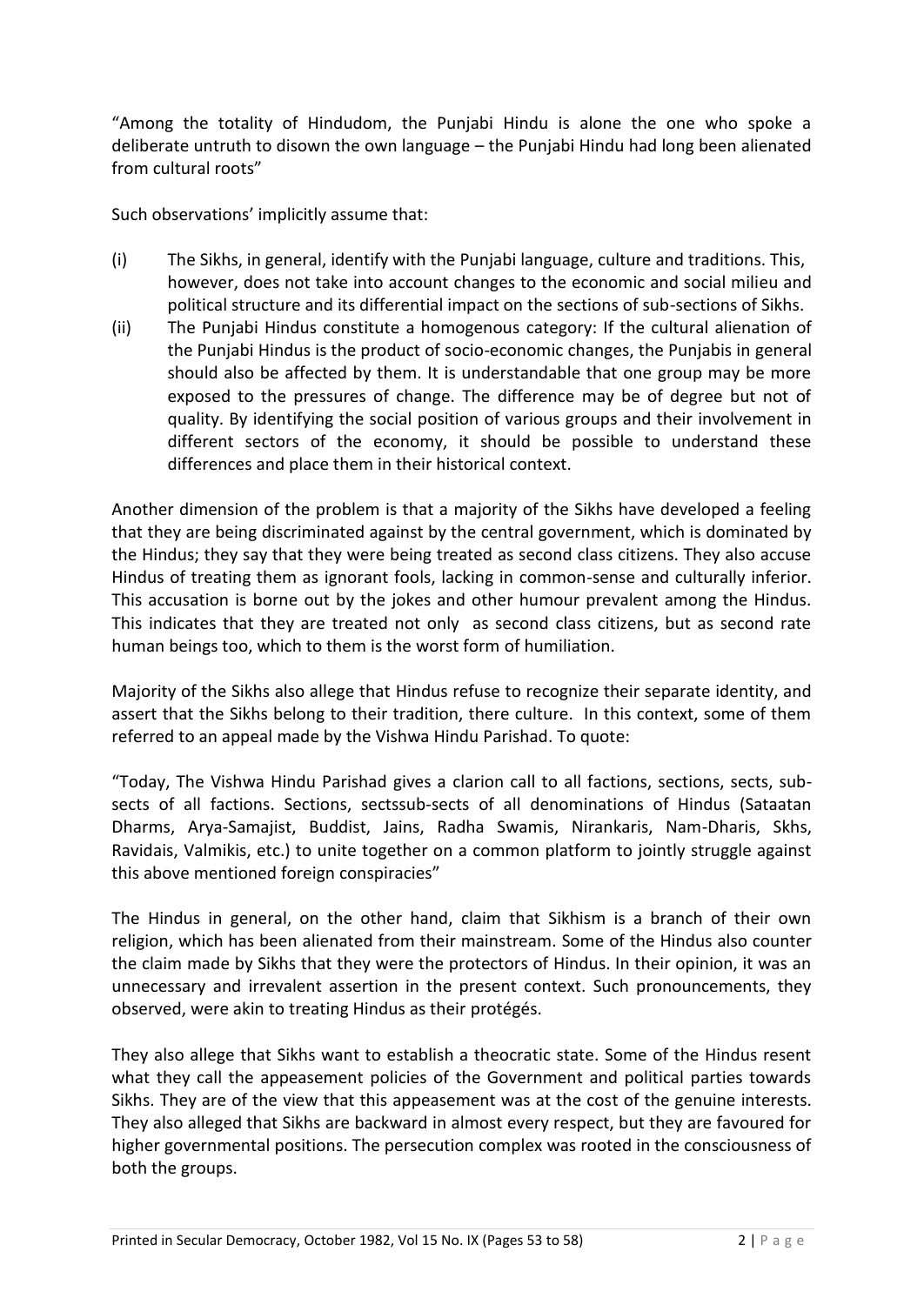## **Minority Complex**

The Hindus, though in a majority at the all India level, suffer from a minority complex within Punjab. The Sikhs, though a majority in the Punjab, have minority complex when they look to India as a whole and the character of the power structure at the centre. The Sikhs who fear assimilation into Hindu religion aspire for strengthening of the revivalist fundamentalist tendencies in order to retain their separate identity. The Punjabi Hindus fear the domination by the Sikhs in the Punjab and, therefore, have a strong tendency to identify themselves with the all India mainstream rather than the Punjabi mainstream.

The self-proclaimed Messiahs of both the Sikhs and the Hindus play on the apprehensions, prejudices and fears of their co-religionists and exploit the discrepancies of self-perceptions between the two, to foster and promote their respective electoral interests. The attitude influences their reactions to the territorial integrity and development demands of Punjab, such as the demand for the inclusion of Chandigarh and other Punjabi speaking areas into Punjab; of the Thein Dam and Mini-steel plants etc. The communalists actively and vociferously advocate and agitate in favour of these demands, which they tend to project as the demand of the Sikhs only. The self-proclaimed leadership of the Hindus doses not actively participate and mobilize people on these demands. In the event of the nonrealization of such demands the Sikh feeling of being discriminated against gets strengthened.

### **Communal Consciousness**

The kind of attitude may be the manifestation of, as explained earlier, the persecution complex suffered by both these groups. This minority complex which is the basis of communal consciousness can be analysed a d understood in the long term historical context. Communal consciousness being a socio-cultural and historical phenomenon, we have drawn a distinction between elements of communalism and communal consciousness. Elements of communalism may be the part of an individual's sub-conscious. He may not be professedly communal, but still these elements may be rooted in his personality.

For most of the time, pseudo-religion takes over to form a political grouping. It is stressed that the group concerned had a glorious past although the glorious past has not led to a satisfactory present. The present aspiration somehow manages to colour the past. "And therefore, contemporary communal politics were projected into the past and the happenings of the past were described so as to serve communal politics of the present, to justify present day communalism".

### **Start of the Process**

This process amongst the Punjabi Hindus started in the pre-Independence period, which was reinforced by the conscious British policy of Divide and Rule. Now whether Britishers actually discriminated against Hindus or whether there was a glorious past, which has not led to a satisfactory present, is a question of enquiry, but that the Hindus perceived so is a question of subjective reality.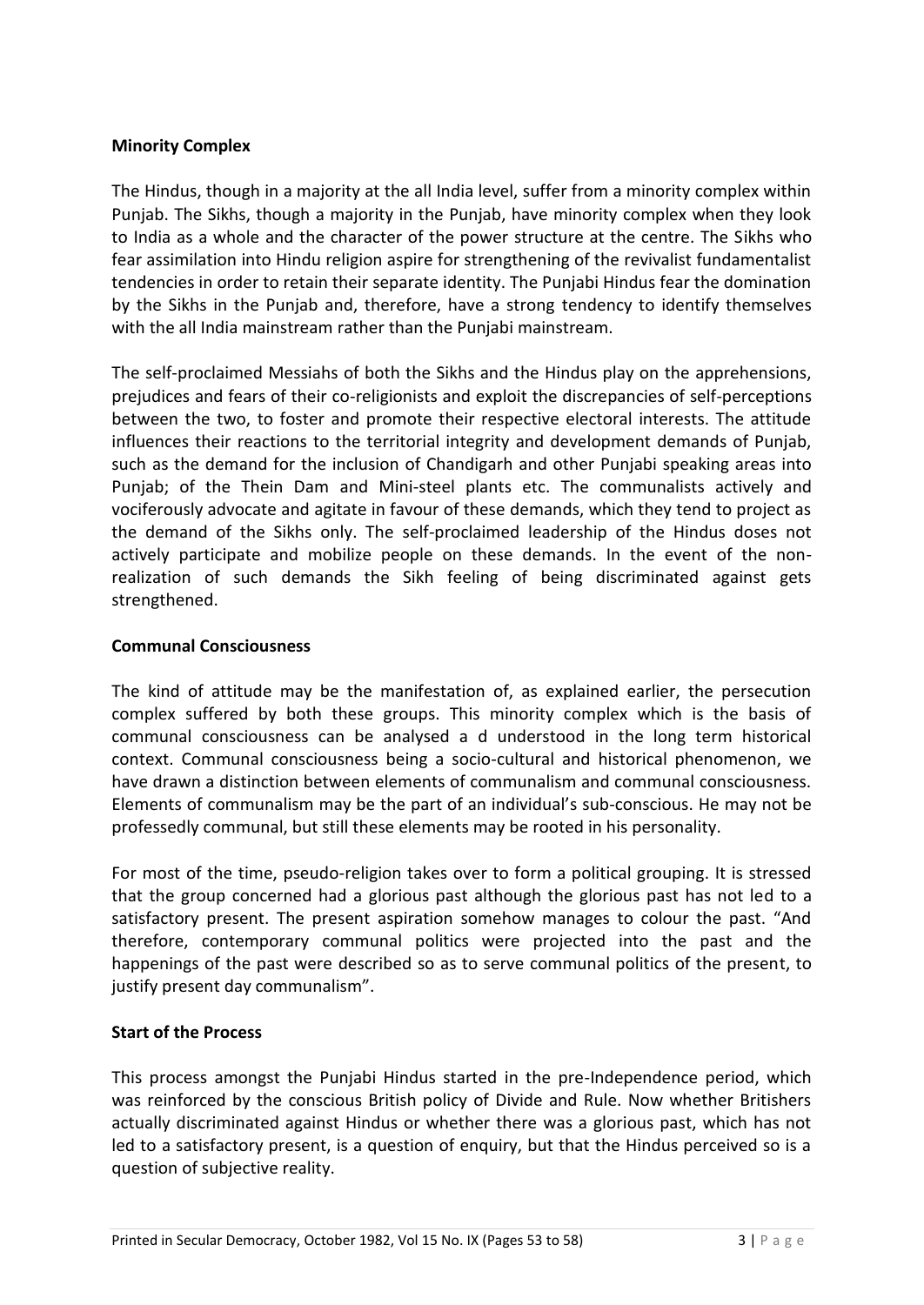The original Hindu culture was invaded by Islam long long ago. The first among the believers reached the shores of Malabar as traders in South East Asia-Roman trade nexus. This intervening variable gave a perception to non-Muslim population as "Hindus". Centuries of this continued ascription gave an identity to native non-Muslims i.e. Vaisha-navities, Shaivites, Jains and other sects. The Hindu elite participated in Muslim world and started learning Persian and adjusted to their culture. These Hindus created a new form of identity and concept of self. There was not much of a crisis of cultural and political identity during the medieval period.

Allowing Hindus to share the spoils of power was a conscious policy of Mughal rulers. The privileges of the rulers and their loyalists depended on communal harmony and stability which they thus ensured. Towards the end of the  $17<sup>th</sup>$  Century there surfaced a crisis in medieval Indian society. The increasing expenditure of state, due to incessant wars and luxurious life styles of the nobility and intermediaries, could not be met within the old pattern of economic organization. The nobility inflicted more taxes on the already heavily taxed peasantry completing it to rebellion. Failure of the state to maintain law and order resulted in the decline in trade. Thus, the economic crisis deepened. It created conditions which after 1750 broke the monolithic political edifice of Mughal empire into regional kingdoms in Oudh, Bengal and Hyderabad.

# **Situation under Mughals**

The characteristic feature of the stable Mughal rule was a kind of *lessaize faire* in religious *matters e*ach religious group had its own personal law, which it administered through its own agents. There were the 'Qazis' for the Muslims and the 'Pandits' and caste-dominated village Panchayats for the Hindus. It did not matter to commoners who ruled in Delhi-Mughals, Marathas or anyone else. Economic structure based on more or less autonomous villages underpinned for religious group autonomy.

With the advent of British rule, the natives were drawn into the colonial milieu and were compelled to interact with the same. Interaction with the vigorous, modern, secular culture led to the crisis of identity impinging at various points – "from the tradition of Indo-Muslim civilization, from the specific traditions of castes and sub-castes and from their own regional culture. Simultaneously there started a process of reformulation of identities". This search for identities produced a new form of group consciousness.

A unique situation emerged in Punjab, after the decline of Mughal Empire and ascent of Ranjit Singh to the throne. It gave us exclusive sense of identity to Sikhs. Faced with two proselytizing religions, Islam and Sikhism, the Punjabi Hindus perceived a threat to their identity. The dogmas, superstitions and orthodoxy of Hindu religion was openly attacked. Sikhism was by-product of the degeneration and decline of Hinduism and attracted large number of converts from its fold.

The threat posed by Christianity further accelerated the process of boundary-definition and maintenance amongst Hindus. The lack of political power and inability to protect themselves from competing religions, made Hindus feel insecure. The Hindu tradition was too vague,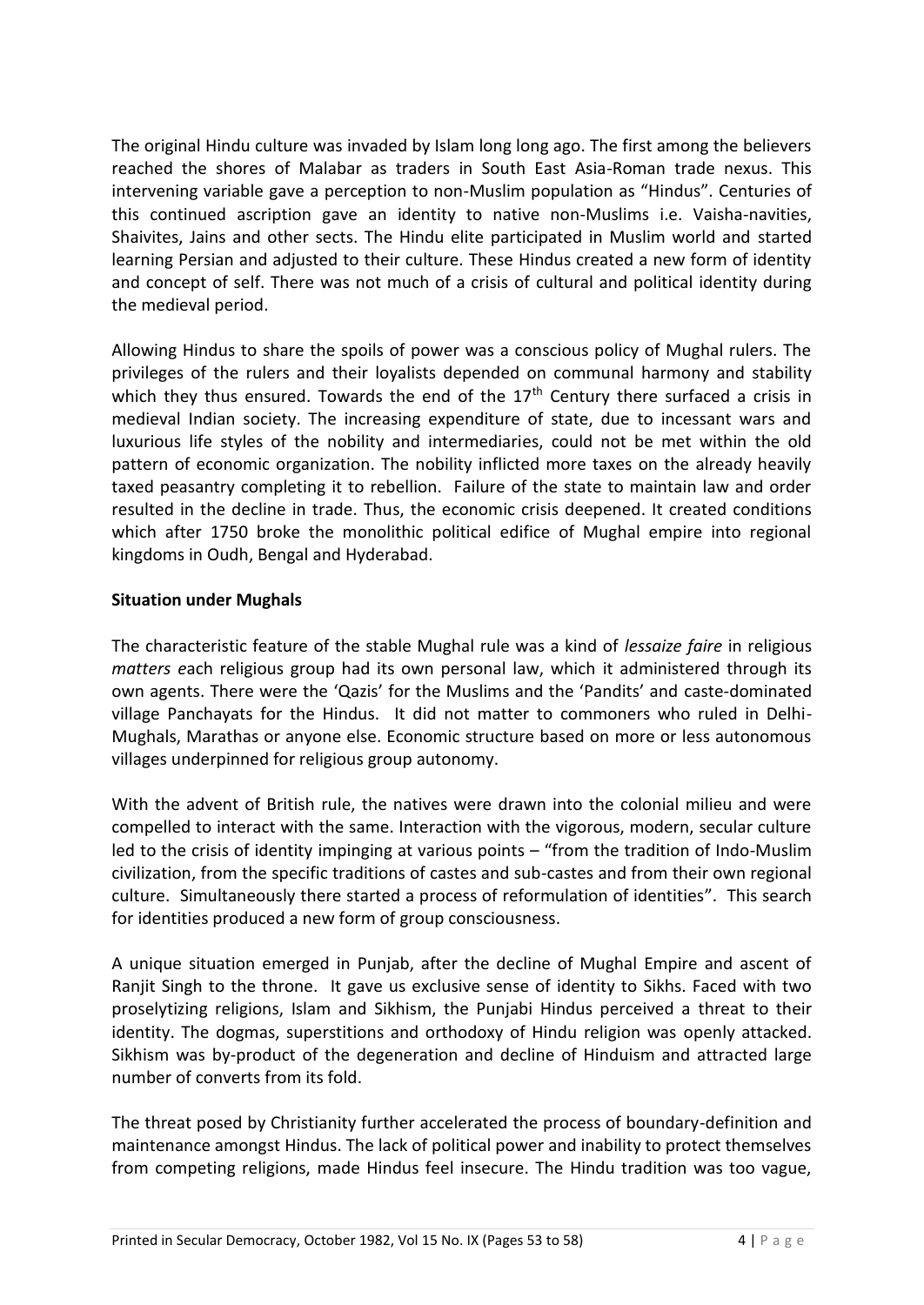too universal and too abstract to cope with this new complex situation created by the imposition of this advanced, cultural milieu which dominated the social a d intellectual world of Punjab.

For Hindus, Sikhs and Muslims the arrival of Britishers was a kind of common defeat and common threat. The fear-psychosis accelerated the process of self-identification and purification amongst three groups which ultimately brought them into conflict with each other. The sense for new separate identity was further sharpened in Punjab province because of the minority complex which gripped all the groups at that time. To quote:

"Muslims were a majority in Punjab, a minority in South Asia, and members of a great world *community. Hindus were a minority in Punjab, a majority in South Asia and members of a unique but somewhat isolated community on a world wide scale. Only the Sikhs retained a consistent minority status whatever yard stick was used to measure them……………..Majority and minority status then were not determined by statistics but perception was more often than not shaped by underlying fears".*

## **Perception of Threat**

This minority complex**,** in then situation of hostile political arrangements was coupled with the threat from the religion of the rulers. In the case of Muslims, and Sikhs, it was more due to the loss of privileged position enjoyed by them in the pre-British period.

Violent attempt to overthrow the British in 1857 having failed, the oppressive system produced simultaneously, a cultural renaissance and a nationalist movement. The reformist movements were launched. A small group of Bengalis, along with a few Punjabis founded the Brahmo Samaj of Lahore in 1863. It did provide, for a while of course, a sense of identity to the Punjabi Hindus. The Sikhs, unlike the Hindus, had a history of political dominance. They could look back to their immediate past when they ruled and the presence of Sikh princely states was a symbol of their past dominance.

### **Adjustment with British**

The Punjabi Hindus uprooted as they were, were too quick to adjust with the British system. This created a psychological crisis of participating to alienation of the Punjabi Hindu middle class in general. On the other hand, the growing urge of the Sikhs and the Muslims for selfidentificaiton also contributed to the isolation of some sections of Hindu extremists. This alienation was all the more visible in its cultural form. These Punjabi Hindus needed a faith, which should be a mixture of the British and the regional culture. The Arya Samaj in the end of the 19<sup>th</sup> century made inroads into Punjab with great success for it answered that need. The Brahmo Samaj did offer some resistance, but their acceptance of European culture and social forms proved a tactical error. "Many Punjabi Hindus saw the world as a positive place of opportunity and hope. Arya ideology filled the psychological vacuum felt by marginal and alienated Hindu striving to relate both to their parental world and the new anglicized reality of British India. The class interests of an emerging Hindu elite converged with Arya ideology which stressed literacy and the need for Vedic knowledge" Partly these reformist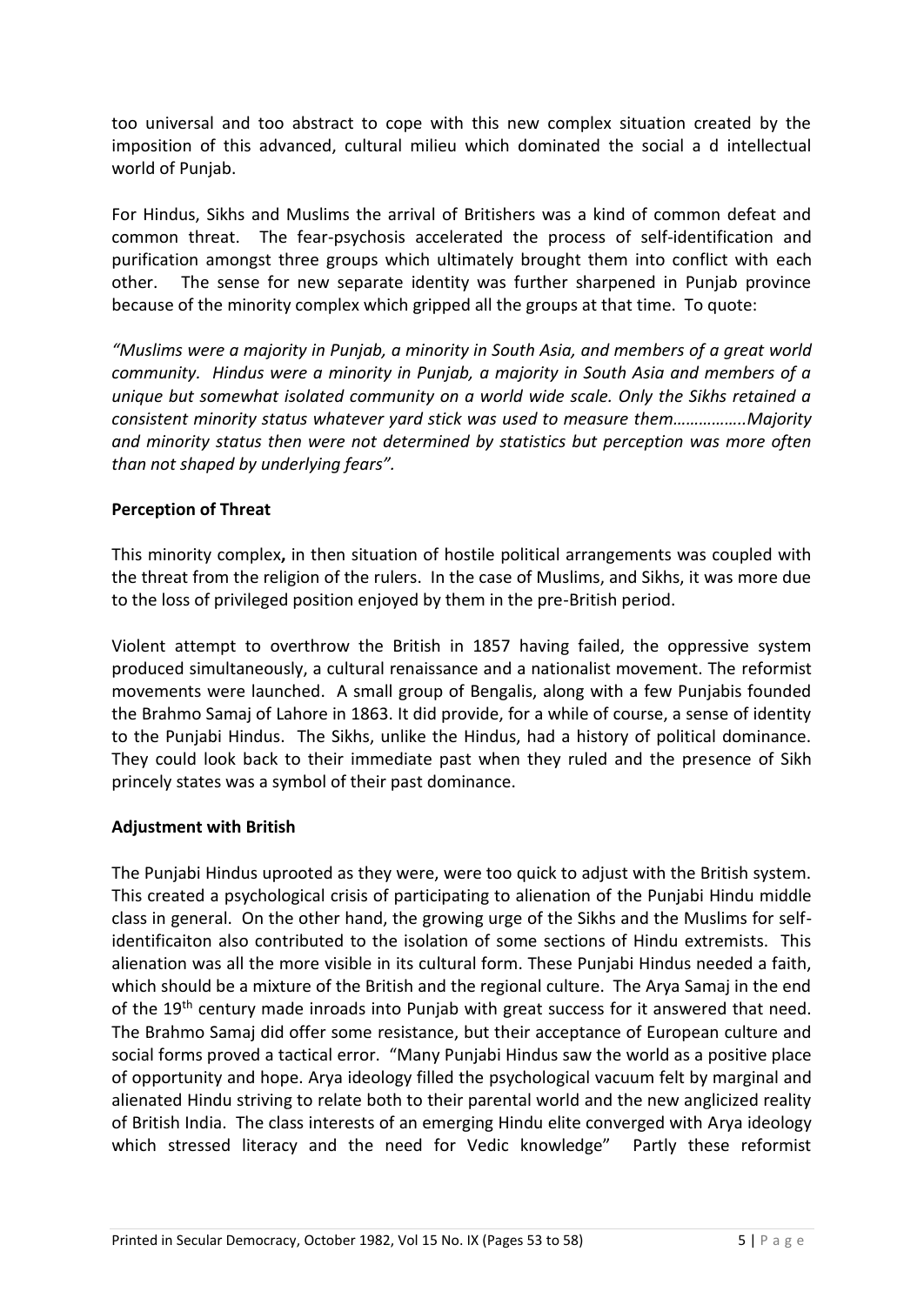movements and their irresponsible literature, and partly the British policies carefully formulated to reign as the supreme political force, aggravated the tensions and conflicts"

In the beginning of  $20<sup>th</sup>$  century history was rewritten. B.G. Tilak's revival of Shivaji as a national hero and Sivarkar's *The First War of Independence* provided a reference point to Punjabi Hindus specifically. It was evident from the fact that even municipalities were used to purify Hindu religion. The existing parties including the professedly secular Indian National Congress accepted the absurd extremist demands and allowed itself to be drawn into Hindu revivalists movements and activities. For example, in Punjab, "The cow protectionists were very generally Congressmen – and many of them were also the pioneers of the Hindu Sabha, founded in December 1915, with headquarters at Allahabad". Lala Lajpat Rai mobilized Punjabi Hindus on communal lines. This led to the use of Hindu symbols and heroes both within and outside Punjab. It was communal competition which provided direction to future political actions of Punjabi Hindus.

## **Hindu Money-lenders**

The commercialization of agriculture and the new system of revenue collection in which land became private property provided an opportunity to traditional Punjabi Hindu moneylender to corner the limited benefits. This limited nature of development is also evident in the slow growth of Punjab's cities and towns. The Hindu commercial classes got leverage from this system and started buying land. This transfer and alienation of land from peasant proprietor created new sources of tension. The British Administration at this time introduced Land Alienation Act, which divided Punjabis into agriculturists. The Bill adversely affected the economic interests of the Hindu traders.

"Educated Punjabi Hindus reacted to the proposed Land Alienation Act with anger and fear". This Punjabi middle class perceived that they were consciously discriminated against and policies framed by the Britishers were jeopardizing their privileges.

# **Unity and Break**

At this juncture, the peasant movements were launched against increase in the water rates on the land irrigated by Bari Doab Canal and the proposed Colonization of Land Bill strengthening government control over the Chenab colony. The above mentioned two factors and issue of the Land Alienation Act tended to unite rural and urban Punjabis. Lala Lajpat Rai and Ajit Singh spearheaded a movement against the British in the first decade of the 20<sup>th</sup> century. British Government accepted the two demands of peasant proprietors and in the process isolated the urban Hindu money lenders. The apparent solidarity with rural counterpart, under the ruthless repression of British administration crumbled. Not only this unity of Punjabi Hindus also vanished, as every group sought to process its own interests.

By 1910, the competition for jobs and other benefits became communalized. These feelings of communalism were institutionalized through: (i) the process of boundry-definiton and maintenance, intensified against each other. Earlier, Hindu reformers directed it towards Christianity and Islam but now it was against Sikhism also. Similar trends were manifested amongst Sikhs too, as is evident from the Singh Sabha and Gurudwara reform movements;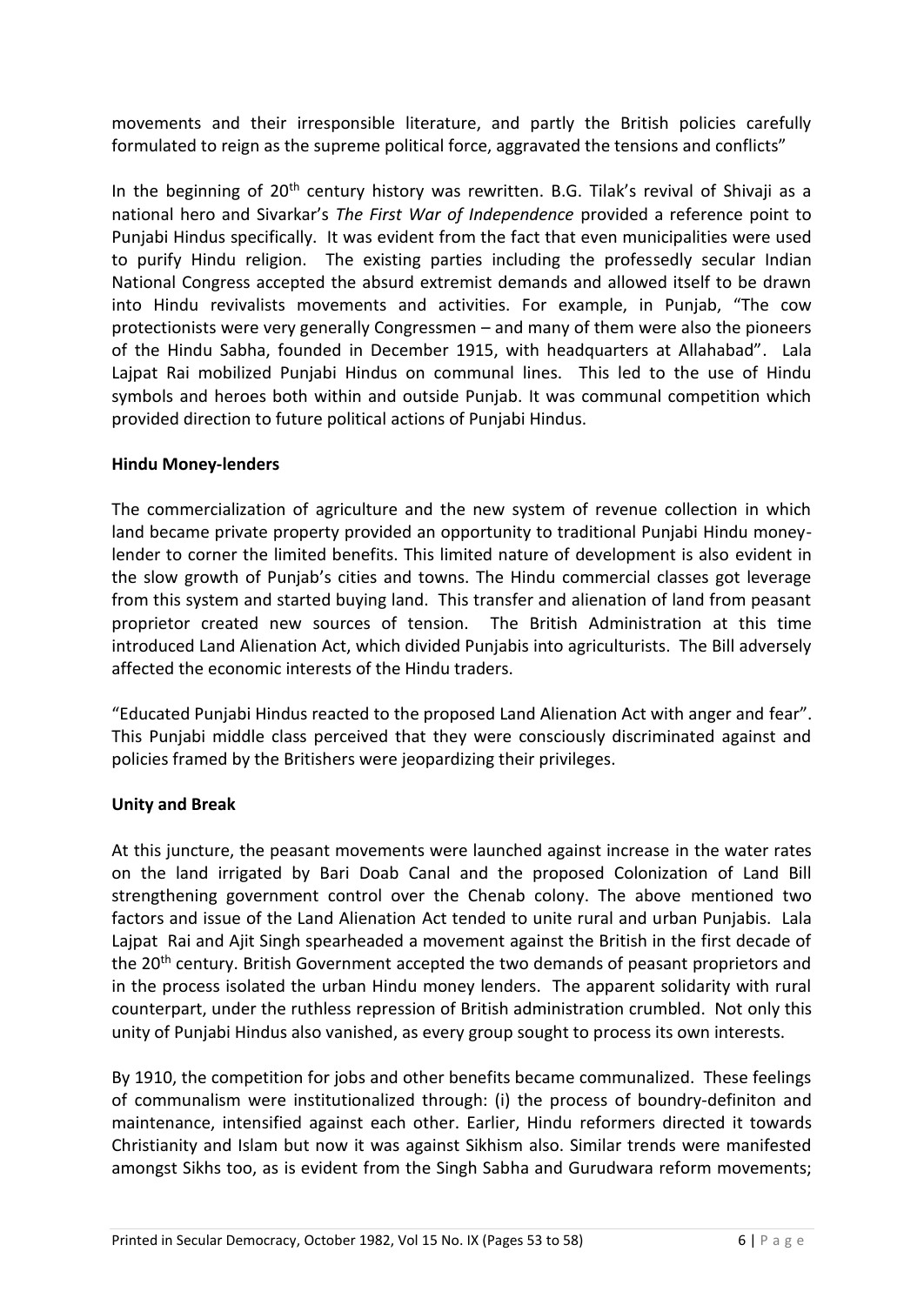(ii) the economic and social pressures gave distinct identities to otherwise indistinguishable elite belonging to the same class, identifying at particular time, one as a villain and the other as a hero and vice-versa.

The growing on the part of educated Sikhs for self-identification added fuel to the fire. The communalism of one group fed the communalism of the other. The basic argument here is that the economic imperialism and political sovereignty of the British in India-dictated to them a policy of fanning communalism. For instance, British writers consistently projected Sikhs as having a separate entity and identity and recruitment of Sikhs into armed forces strengthened the notion of martial race and the defenders of Hindu interests. The promotion of Chief Khalsa Diwan against the Nationalist Movement further cemented this separate identity of Sikh intelligentsia. This situation posed a question before educated Sikhs, "Were Sikhs simply another branch of Hinduism or a separate faith and a separate people"

# **Arya Samaj leadership**

The Arya Samaj leadership due to their own ideological and circumstantial compulsions like the Sikhs could not avoid becoming victim of British designs to create communal rivalry between these two groups. For instance, the extremist Arya Samajists started a Shuddhi programme, in which Rahtia's (the outcaste Sikh's) heads were shaved. "In a swirl of frustration, fear and anger, the educated Sikhs struck out against the Aryas; with this rejection of Arya support came as well the rejection of Shuddhi as a concept that was essentially Hindu. Sikhs turned back to their own traditional ways as a true form of conversion". This Sikh fear of assimilation into Hindu religion impaired strength to the revivalist fundamentalist tendencies.

# **Economic Competition**

Economic competition that developed between educated Sikhs and Hindus contributed to a greater extent to the process of creating a gulf between these two groups. The educated Sikhs and Hindus, a minority of the minority, devised ways and means to reinforce their privileged position. It was more applicable in the case of the Punjabi Hindus. This was more the initiation of the process of politicization, loading to the clash of interests of Hindu traders with emerging peasant leadership.

The constitutional development – Motley-Minto Reforms of 1909, Montague-Chelmsford Reforms of 1919 and the Act of 1935 – perpetuated and intensified (in as much as they necessitated competition for the limited unofficial elected seats) the communal problem and also reinforced the sense of exclusiveness in social inter-action amongst Hindus. For the Punjabi Hindus, these issues were communal, and not national. Then developments like Shuddhi and the Sangathan movements of 1920s hardened the communal outlook of the Hindus.

The Gurudwara Reform Movement and later on the movements launched by Master Tara Singh mobilized urban educated and Sikh traders and also Sikh Jat peasantry. This further accelerated the process of the assertion of a district and unified identity of the Sikhs. This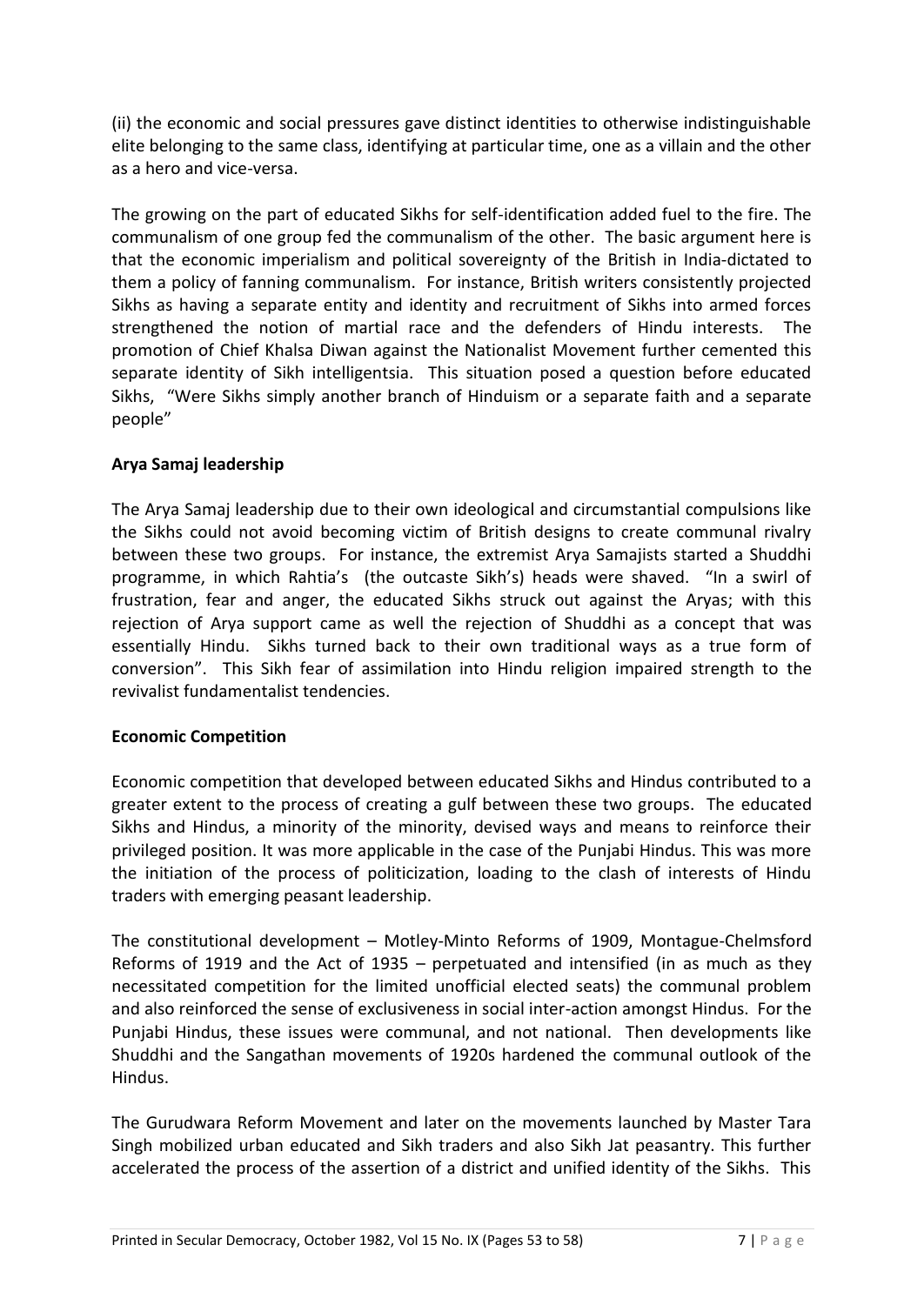phase of unity between different factions of the Sikhs could not survive for long. It was at this time that the educated Sikhs provided leadership to the rural Sikhs.

To counter the Punjabi Suba demand raised by Master Tara Singh, agitation for Hindi was launched during the phase12. The Punjabi Hindus having affiliation with Arya Samaj, Jan Sangh, etc. were of the view that this issue had nothing to do with language and it was primarily a political question. They advocated 'Maha Punjab' irrespective of language. The traditional nature of society and mobilization on communal lines led to this kind of reaction on the part of Punjab urban Hindu traders. This was the political manifestation of religious assertion on the part of educated Hindus and Hindu trader. Communal overtones in this were quite visible and explicit though there was not much tension between these two religious groups.

## **Language Politics**

The impression that the non-identification of Punjabi Hindus with the Punjabi language is the root cause of the problem of communalism is too superficial, an explanation for such a complex phenomenon. It is also alleged that since Punjabi Hindus do not accept Punjabi as their own language, they are not emotionally involved with it. But this is not the case. Many movements and agitations launched in Punjab, in favour of the Hindi language, could not emotionally detach Hindus from the Punjabi language and culture. The movements remained anti-Punjabi Suba in character. (These observations are based on a survey conducted in the year 1979.)

The language question was thus primarily a political question. To identify politically with a particular issue is quite different from being emotionally involved with it. The Punjabi Hindus did mention their mother tongue to be Hindi, but Punjabi was nevertheless in their blood. The 1981 census has made this point crystal clear, in which a overwhelming majority of Hindus have offered Punjabi to be their mother tongue. From this it can be interred that it is superficial to argue in favour of or otherwise, of emotional attachment/detachment with a particular language, on the basis of mere identification with one or the other language, by two competing groups.

It was a political question, in the sense that the Hindi agitation was launched, when there was a move to re-organize states on the basis of language. Most of the leaders of Hindi agitation were of the view that there was an attempt to establish a Sikh and theocratic state. The pro-Hindi movement was thus only a political response to the danger of a Sikh state being created in the name of a Punjabi state. That it was altogether illogical is a different matter. The slogan was different from reality. The articulation of communal interests, as reflected in the slogans used for this purpose, should not, however, be seen as the cause of communal disharmony. They are in fact symptoms of a deeper malaise. The cause of this malaise must be seriously investigated because while symptoms do not explain a phenomenon, causes do.

### **Split in Akali Dal**

The extremists and the moderates kept on raising slogans like self-determined political status for Sikhs in one form or the other. The split in the Akali Dal in the year 1962, led to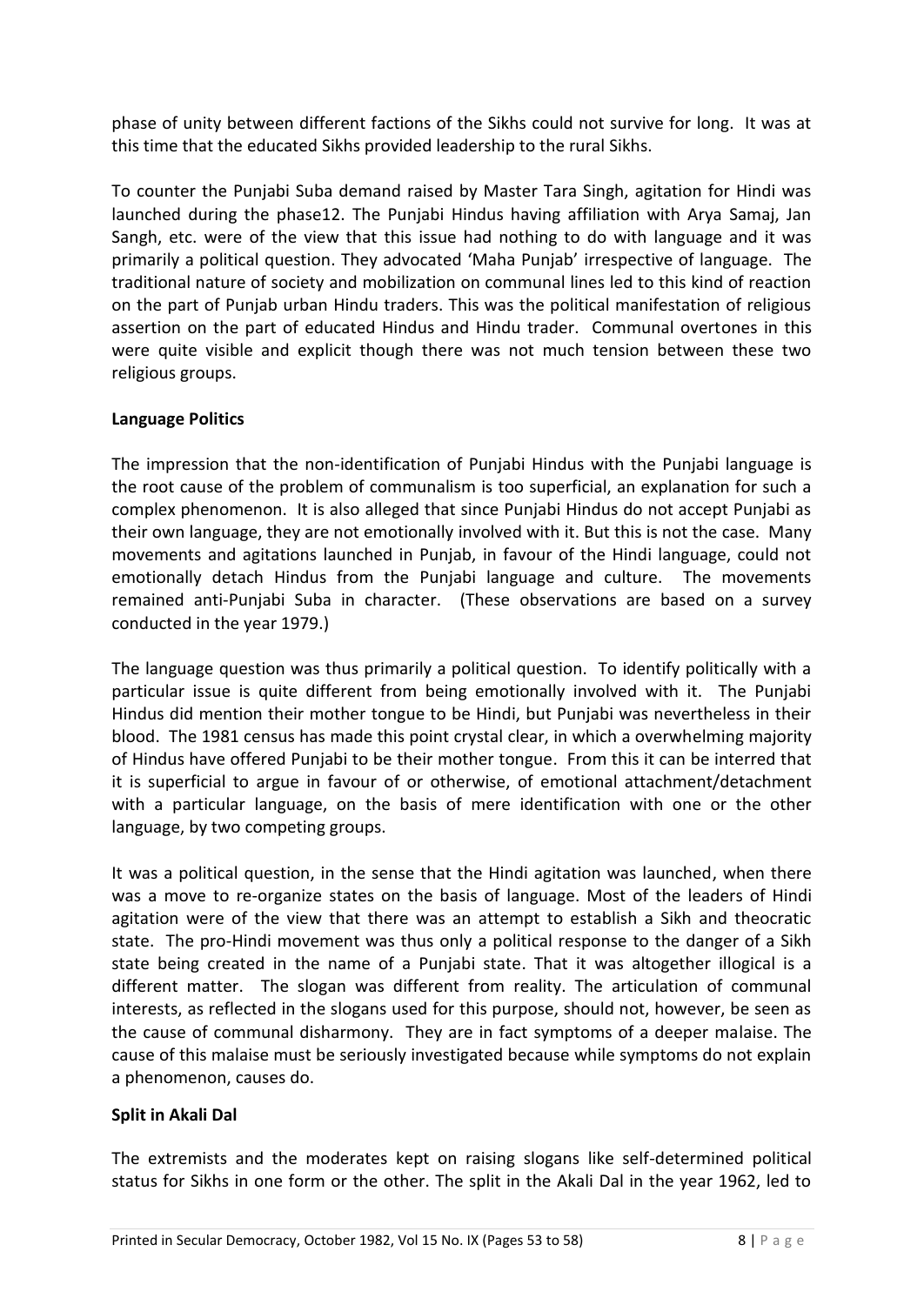the concentration of power in the hands of rural Jat peasantry in the organization. It also increased their share in political power. Sant Fateh Singh was elected the President of the parallel Akali Dal. The reorganization of the state in 1966, coupled with the success of green revolution strategy strengthened the hold of rural Jat bourgeoisie on the state politics which isolated the urban Sikh traders.

Punjab Pradesh Congress shared the ideology of communalism. The only point of difference was whereas the Akai Dal, the Jana Sangh, the Arya Samaj were professedly communal, passive communalism prevailed in Congress. Pratap Singh Kairon gave equal share in power to both the Hindus and the Sikhs. Representatives of both the groups specially having sympathies with the Akali Dal, the Arya Samaj and the Jana Sangh, may have co-operated with Kairon, but the cooperation was seen as one between the representatives of the Sikhs and the Hindus. Further Kairon's flirtation with SGPC elections also helped in politicization of religious affairs. That, however, did not lead to tension. The reasons were quite obvious. It was a period of rising economic and political expectations - development of industries, the building of an infrastructure, the extension of area under agriculture production, the expansion of education and increase in the employment. This phase was also characterized by the presence of national leaders with somewhat clear long term perspective.

## **Tensions Increase**

The point which is being highlighted here is that the tensions and demands which could be accommodated by mid-sixties increased in quantity and intensity to such a level that it led to a crisis. The period also coincided with the coming to an end of the generation of national leaders which represented continuity with the traditions of national leaders which represented continuity with the traditions of national movement for independence. For instance, the exit of Partap Singh Kairon as the Chief Minister and Pandit Jawaharlal Nehru's death, gave a fillip to blatant communal politics. The congress was a divided house in the Punjab, and the party was devoid of a powerful and popular leader, who could have resisted the reorganization of the state in communal basis.

Later in the year 1972, Giani Zail Singh, the then Chief Minister of Punjab and presently President of India, pioneered the policy of fighting communalists in their own ground, with their own weapons. This had disastrous consequences on inter-religious group relationships. The policy of appeasement of communalists strengthened the communal forces and isolated the secular elements. Zail Singh strategically mobilized the second rank leadership of these groups to suit his narrow personal political interest. He did prove successful as a politician, but cost of his success was too high to be paid by the generations to come. Despite the commitment to Darbara Singh to secular politics, the question remains: how far he would be successful in reversing the process, when his own bandwagon is full of opportunistic and communal elements and everyone is stranded in a corrupt political milieu. The tragedy with Punjabis was that majority of their leaders, whether in Congress or in any other party, were Sikhs or Hindus first and anything else later. They kept on fighting for Hindu interests or Sikh interests without realizing that in politics, in economic life and in society, there were no such interests. Indian sate, whatever may its drawbacks be, is not organized on communal lines and does not recognize and entertain any such interests in terms of the Constitution.